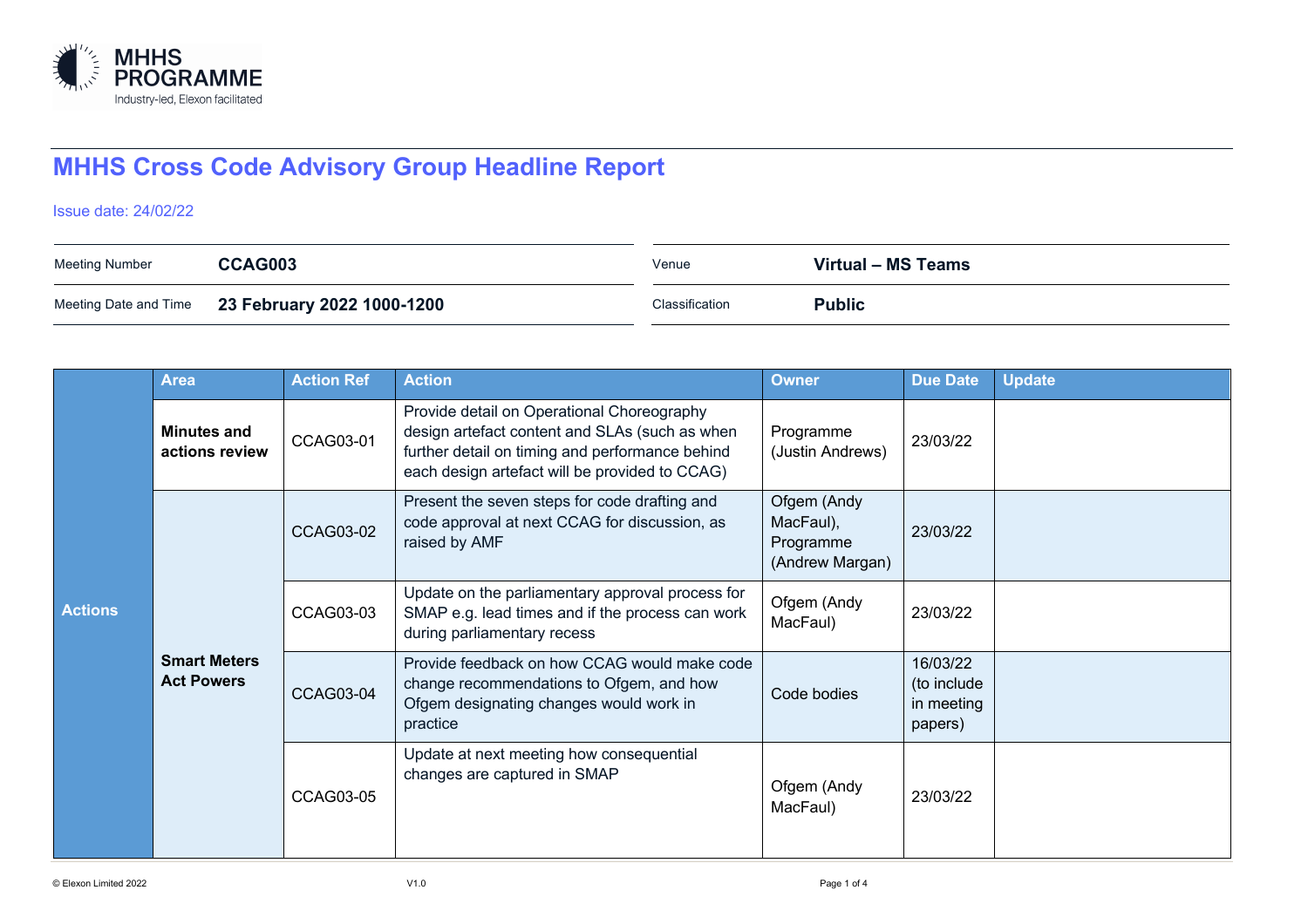|  |                                                         | <b>CCAG03-06</b> | Clarify with PMO who would own the Change<br>Request for M6                                                                                                         | Programme<br>(Jason Brogden<br>/PMO) | 23/03/22 |                                                                              |
|--|---------------------------------------------------------|------------------|---------------------------------------------------------------------------------------------------------------------------------------------------------------------|--------------------------------------|----------|------------------------------------------------------------------------------|
|  | <b>CCAG</b><br>feedback on                              | <b>CCAG03-07</b> | Raise at the Testing Advisory Group (TAG)<br>whether qualification will be tested against code<br>drafting or design baseline                                       | Chris Welby                          | 23/03/22 |                                                                              |
|  | M6 and M8                                               | <b>CCAG03-08</b> | Ensure the dependency between qualification and<br>code drafting is captured in the Programme RAID<br>Framework                                                     | Programme<br>(PMO)                   | 23/03/22 | Update: Dependency has been<br>submitted to the RAID<br>Management Framework |
|  |                                                         | <b>CCAG03-09</b> | Escalate to PSG that M6 will need to change via a<br><b>Change Request</b>                                                                                          | Chris Welby                          | 02/03/22 |                                                                              |
|  | <b>Code Body</b><br><b>Assumptions</b><br><b>Review</b> | <b>CCAG03-10</b> | Add code body assumptions presented at CCAG<br>to the RAID Framework, with updates as per<br><b>CCAG</b> discussion                                                 | Programme<br>(PMO)                   | 23/03/22 |                                                                              |
|  |                                                         | CCAG03-11        | Provide rewording of DCUSA/A1 assumption                                                                                                                            | DCUSA (John<br>Lawton)               | 02/03/22 |                                                                              |
|  |                                                         | <b>CCAG03-12</b> | Provide details of REC Modifications R15 and R32<br>to the PMO to update in the CCAG Horizon<br><b>Scanning Log</b>                                                 | REC (Ann Perry)                      | 23/03/22 |                                                                              |
|  | <b>Horizon</b>                                          | CCAG03-13        | Review contents of the CACoP Central<br>Modifications Register and share any code<br>modifications currently missing from MHHS<br>Horizon Scanning Log with the PMO | Code bodies                          | 23/03/22 |                                                                              |
|  | <b>Scanning</b>                                         | <b>CCAG03-14</b> | Update MHHS Horizon Scanning process and re-<br>issued to CCAG members to review                                                                                    | Programme<br>(Andrew Margan,<br>PMO) | 23/03/22 | Update: Shared alongside<br><b>CCAG Headline Report</b><br>24/02/22          |
|  |                                                         | <b>CCAG03-15</b> | Review CACoP Central Modification Register<br>template to see if an MHHS impact field<br>can/should be added                                                        | <b>BSC</b> (Elliot<br>Harper)        | 23/03/22 |                                                                              |
|  | <b>Other</b>                                            | CCAG03-16        | Update and re-issue assumptions CCAG meeting<br>slides to correct typos                                                                                             | Programme<br>(PMO)                   | 24/02/22 | Update: Shared alongside<br><b>CCAG Headline Report</b><br>24/02/22          |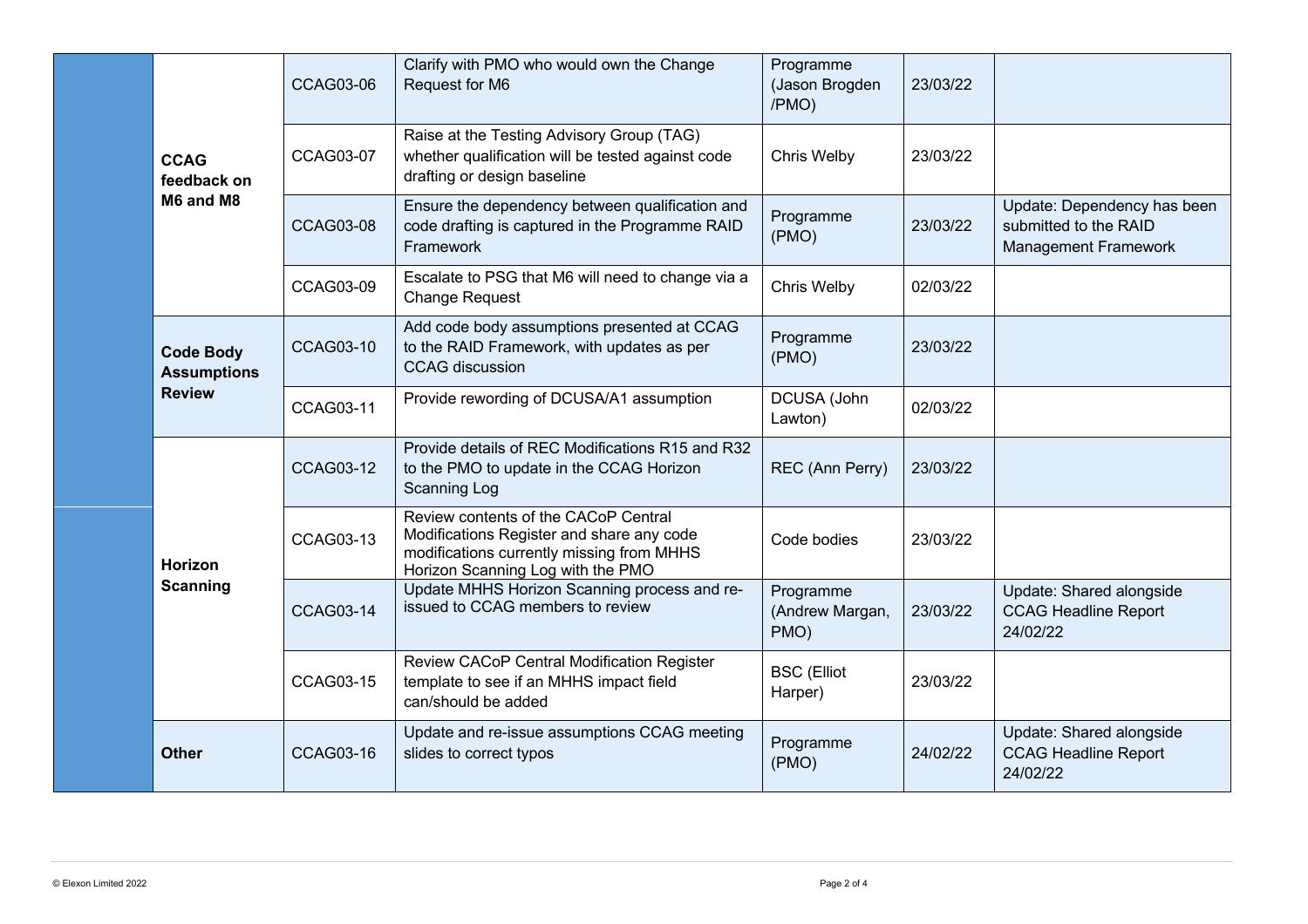|  | CCAG03-17 | Share link to PSG paper pack with headline report<br>to highlight agenda item on Cooperation Principles<br>and Ways of Working for CCAG member feedback | Programme<br>(PMO)            | 24/02/22 | Update: Shared alongside<br><b>CCAG Headline Report</b><br>24/02/22 |
|--|-----------|---------------------------------------------------------------------------------------------------------------------------------------------------------|-------------------------------|----------|---------------------------------------------------------------------|
|  | CCAG03-18 | Share BSC update on BSC changes P432 and<br>P434 with CCAG members. Present updates on<br>these changes at next CCAG                                    | <b>BSC</b> (Elliot<br>Harper) | 24/02/22 | Update: Shared alongside<br><b>CCAG Headline Report</b><br>24/02/22 |

|                                                 | <b>Area</b>                             | <b>Discussion</b>                                                                                                                                                                                                                                                                                                                                                                                                                                                                                                                                                                                                                                                                                                                                    |  |  |  |
|-------------------------------------------------|-----------------------------------------|------------------------------------------------------------------------------------------------------------------------------------------------------------------------------------------------------------------------------------------------------------------------------------------------------------------------------------------------------------------------------------------------------------------------------------------------------------------------------------------------------------------------------------------------------------------------------------------------------------------------------------------------------------------------------------------------------------------------------------------------------|--|--|--|
| <b>Key</b><br><b>Discussion</b><br><b>Items</b> | Minutes and<br>actions review           | Actions updates were provided as per the CCAG meeting pack. A query was raised on when CCAG members would see further detail<br>and timeframes underneath the design artefacts. Justin Andrews clarified that detail on the 'what' and 'how' of the design were detailed<br>within each artefact, and that the 'when' is being developed within MHHS Operational Choreography. The design team will provide an<br>update on this at the next CCAG (action CCAG03-01).                                                                                                                                                                                                                                                                                |  |  |  |
|                                                 |                                         | Andy MacFaul (Ofgem) presented an update on the Smart Meters Act Powers (SMAP) and received questions from the CCAG:                                                                                                                                                                                                                                                                                                                                                                                                                                                                                                                                                                                                                                 |  |  |  |
|                                                 | <b>Smart Meter Act</b><br>Powers        | SMAP gives powers to Ofgem to directly modify codes and licenses, with swifter process that SCR (if necessary). SMAP has not<br>$\bullet$<br>been activated yet. Once activated, SMAP lasts for five years, and therefore Ofgem do not want to activate early.                                                                                                                                                                                                                                                                                                                                                                                                                                                                                       |  |  |  |
|                                                 |                                         | Activation of the Powers requires specification of a 28 day consultation. If Ofgem proceed with activating the Powers, Ofgem will<br>provide a detailed description of the steps and changes.                                                                                                                                                                                                                                                                                                                                                                                                                                                                                                                                                        |  |  |  |
|                                                 |                                         | Use of SMAP (as opposed to SCR) means implementation of code changes can be quicker than the usual 56 days. However,<br>consultation needs to explain why this is 'necessary or expedient' and won't have any adverse effects on license holders. Ofgem<br>therefore need to review the suite of modifications proposed in MHHS to determine if SMAP is needed. If SMAP is not needed,<br>MHHS code changes will be designated using SCR. Ofgem already has implemented powers to support changes to MHHS (e.g.<br>MHHS governance arrangements), and also needs to consider if these are sufficient without SMAP activation. The CCAG raised<br>concerns that SMAP had been developed specifically for MHHS and therefore SMAP should be activated. |  |  |  |
|                                                 |                                         | On timeframes for enacting SMAP, Ofgem require further time to understand the steps in the plan following M5 and the activities<br>$\bullet$<br>below code drafting milestones. This is to ensure SMAP is activated at the right time. The CCAG raised concerns that the<br>timeframes for enacting SMAP may be longer than expected (e.g. parliamentary activation).                                                                                                                                                                                                                                                                                                                                                                                |  |  |  |
|                                                 | <b>CCAG</b><br>Feedback on<br>M6 and M8 | The Programme provided an overview of the requirements on the CCAG if the CCAG is proposing changes to milestones in the<br>baseline plan. The CCAG would need to submit a Change Request to move M6. Any proposal for later milestones in the plan would be<br>wrapped up in the Programme's re-planning activities after M5.                                                                                                                                                                                                                                                                                                                                                                                                                       |  |  |  |
|                                                 |                                         | The Programme provided a 'straw man' proposal for code drafting and approval. This included outlining changes to milestones in the<br>baseline plan, and a period of 'mini-consultations' with code bodies while changes are drafted. The CCAG raised comments including:                                                                                                                                                                                                                                                                                                                                                                                                                                                                            |  |  |  |
|                                                 |                                         | General support for mini-consultations by code 'area' throughout code drafting, with a final 'mop up' consultation                                                                                                                                                                                                                                                                                                                                                                                                                                                                                                                                                                                                                                   |  |  |  |